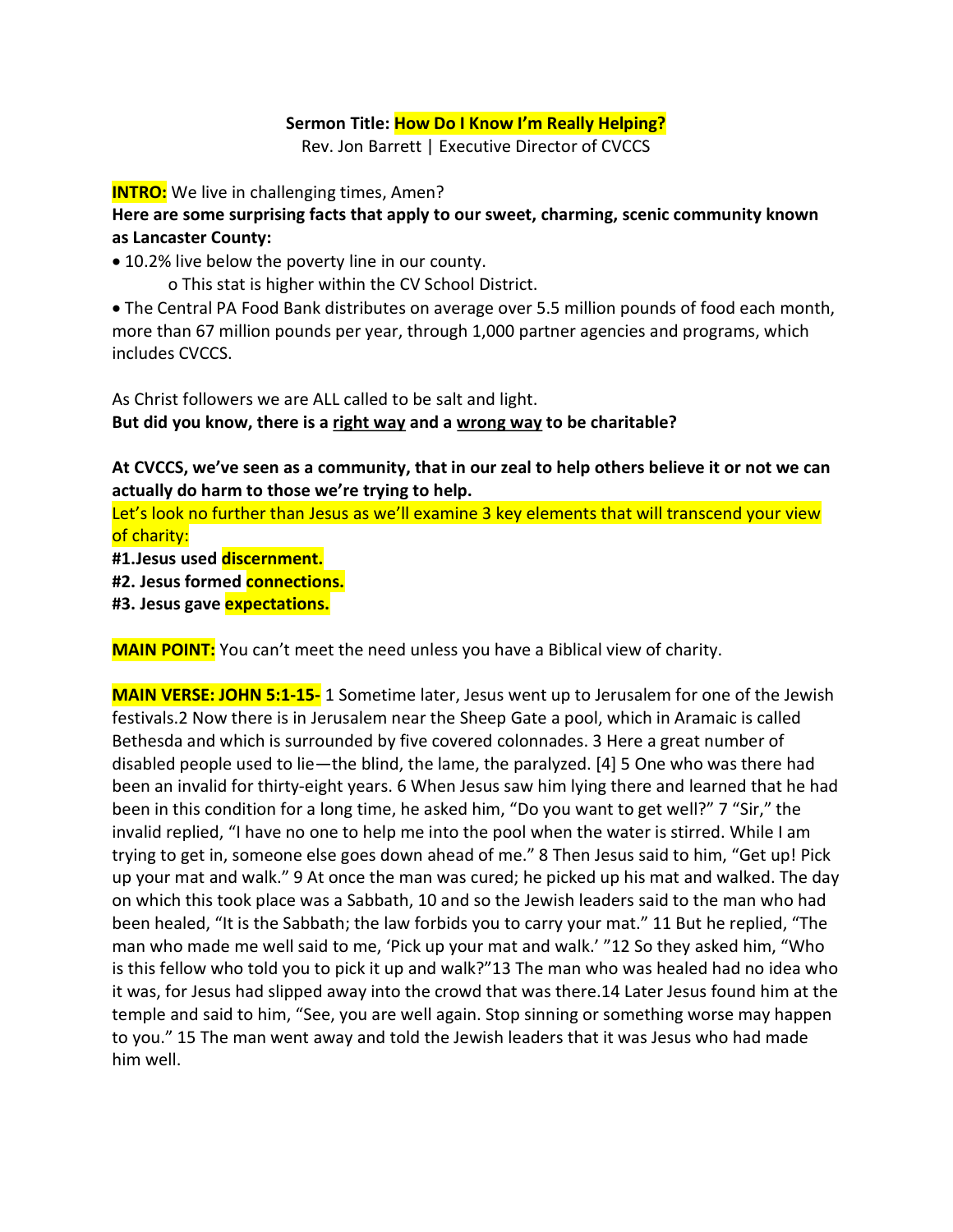#### #1. Jesus used discernment

#### Context-

LET'S GO BACK TO VERSES 1-6- Jesus asked the man a KEY question here… did you catch it? DO YOU WANT TO GET WELL?

In order to truly help someone, they have to want to be helped.

Discernment when meeting someone's need is impossible if we don't know the context of a person's situation. It's ok to ask personal questions if someone comes to you for help!! It they can't or won't answer, that is a RED FLAG.

# SOME RED FLAGS… BEWARE OF…

- Pushy and aggressive tactics.
- Unable to provide reputable details.
- Inconsistent story.
- Excessive playing on your emotions.
- Strange names, phone numbers, email addresses, duplicate information.
- Cash only.
- Refusing to better their situation.
- Refusing to go to a shelter as a last resort.

In John 10:6 Jesus said, "Remember it is I who am sending you out ... prove yourselves as wise as serpents, and as innocent as doves." What does Jesus mean here? A wise person anticipates their course of action, and then plans Biblically based strategic actions accordingly.

Ask yourself:

Does this person need RELIEF, REHABILITATION, OR DEVELOPMENT?

1. RELIEF: Meeting an urgent need. Temporary; not meant to be long term solution. Tragically, in charitable circles, most cases are treated as relief situations even if someone is not truly in need of relief.

2. REHABILITATION: Working to help them become stable. Guiding them back on track.

3. DEVELOPMENT: Working with them towards ongoing, long-term change. Getting them to a better position than before. Self-sustainability in Christ or, Biblical discipleship.

STORY ILLUSTRATION: At CVCCS we partner with an organization called The True Charity Initiative out of Joplin, MO. One of their clients admitted it was easy to take advantage of wellmeaning people that lacked discernment.

As a result, they were able to continue in the cycle of destructive addictions. It's all they knew. The truth is most people feeding an addiction don't know any other way. Instead, we need to SHOW them a BETTER WAY... the Way, the Truth, and the Life.

Using discernment in action looks something like this:

a. Ask questions and investigate- Asking questions about their situation helps establish healthy boundaries and accountability. For example- How long has this been going on? Why aren't you working? Where else have you found help in the past? Etc.…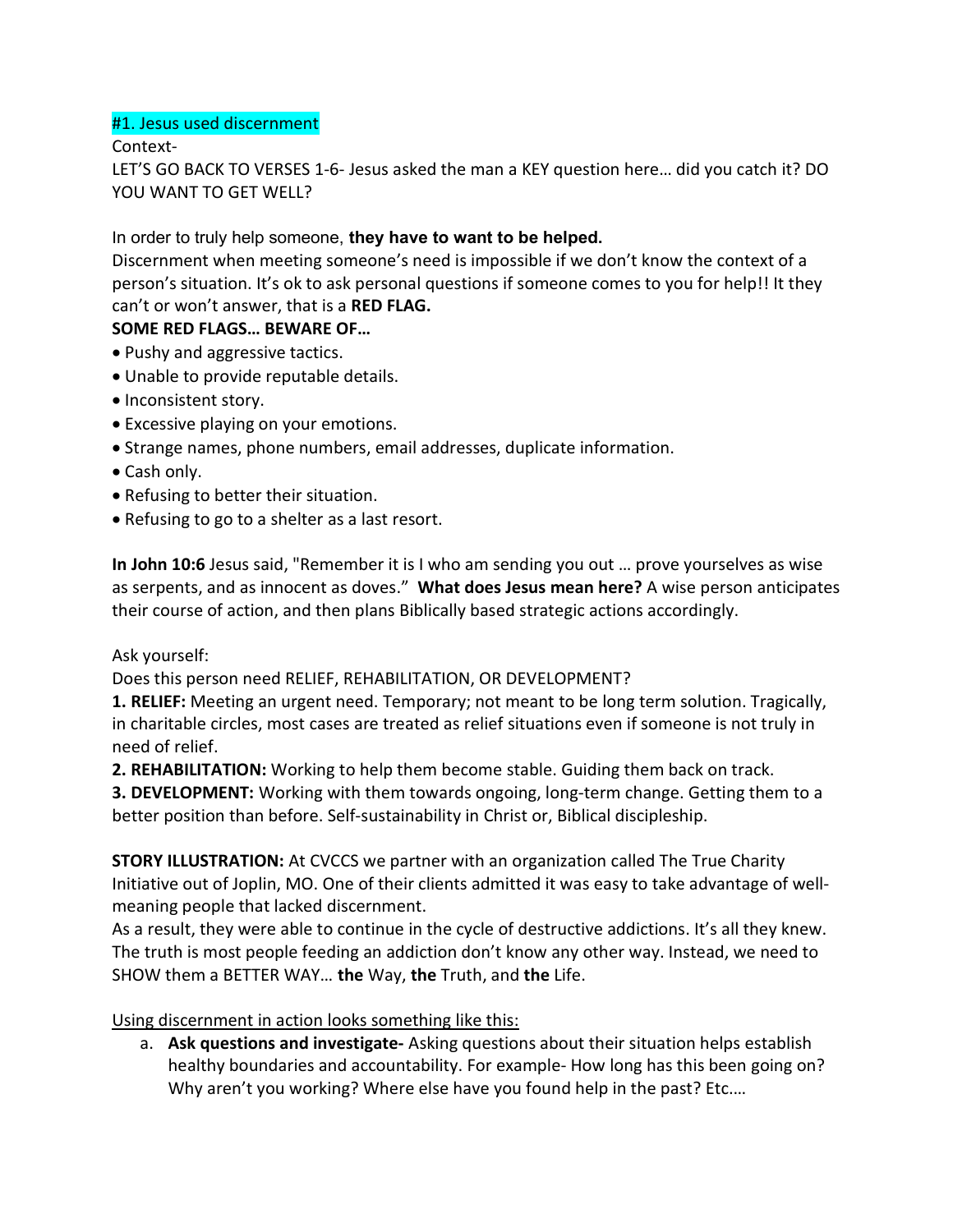- b. RESIST the urge to just jump in and solve the issue- This is a HUGE struggle within charitable circles. That which is presented as a crisis RARELY IS! Don't get swept up in urgency. Step back and get the whole picture.
	- a. Back in V6 of our main text, Jesus asked the question 'DO YOU WANT TO GET WELL' BEFORE He did ANYTHING for the man.

MAIN POINT: You can't meet the need unless you have a Biblical view of charity.

# #2. Jesus formed connections

RE-READ- VERSES 7-9- 7 "Sir," the invalid replied, "I have no one to help me into the pool when the water is stirred. While I am trying to get in, someone else goes down ahead of me." 8 Then Jesus said to him, "Get up! Pick up your mat and walk." 9 At once the man was cured; he picked up his mat and walked. The day on which this took place was a Sabbath…"

Context-Note again the man's response in V7. . . "I have no one to help me..."

The True Charity Initiative defines the essence of poverty this way: "Poverty is complex and is caused by a myriad of factors, but essentially comes down to broken relationships." WOW. Think about that!

You and I can introduce people to something they may have never known- love, hope, stability… a BETTER way.

Like Jesus exhibited, we can be a lifeline for those starved of healthy relationships.

**STORY ILLUSTRATION:** There was a client that went for help at a Bible believing, Christian organization. After she successfully completed the program, she commented on what made the difference for her finally overcoming poverty and addiction…

She said for the first time in her life she experienced unconditional love, genuine people, and real relationships. As a result of seeing the Church act like the Church, she surrendered her life to Christ.

The Lord gave her a burden to help those headed down the same destructive road she was once on. Her thriving relationship with Jesus and others set Biblical discipleship in motion which acted as a domino effect.

Dr. Marvin Olasky's book, "The Tragedy of American Compassion" establishes 2 principles of charity: CHARITY WITH TONGS and CHARITY WITHOUT TONGS. It's imperative we know the difference between the 2-

- a. Charity with tongs-Means 'no touching.' This is contrary to how Jesus cared for those in need. It's just throwing money or band-aids at people's needs. Often-times it's so we feel good about ourselves for thinking we helped someone.
- Just throwing money or putting a band-aid on a problem never solves the real issue! b. Charity without tongs- Is defined in 3 parts…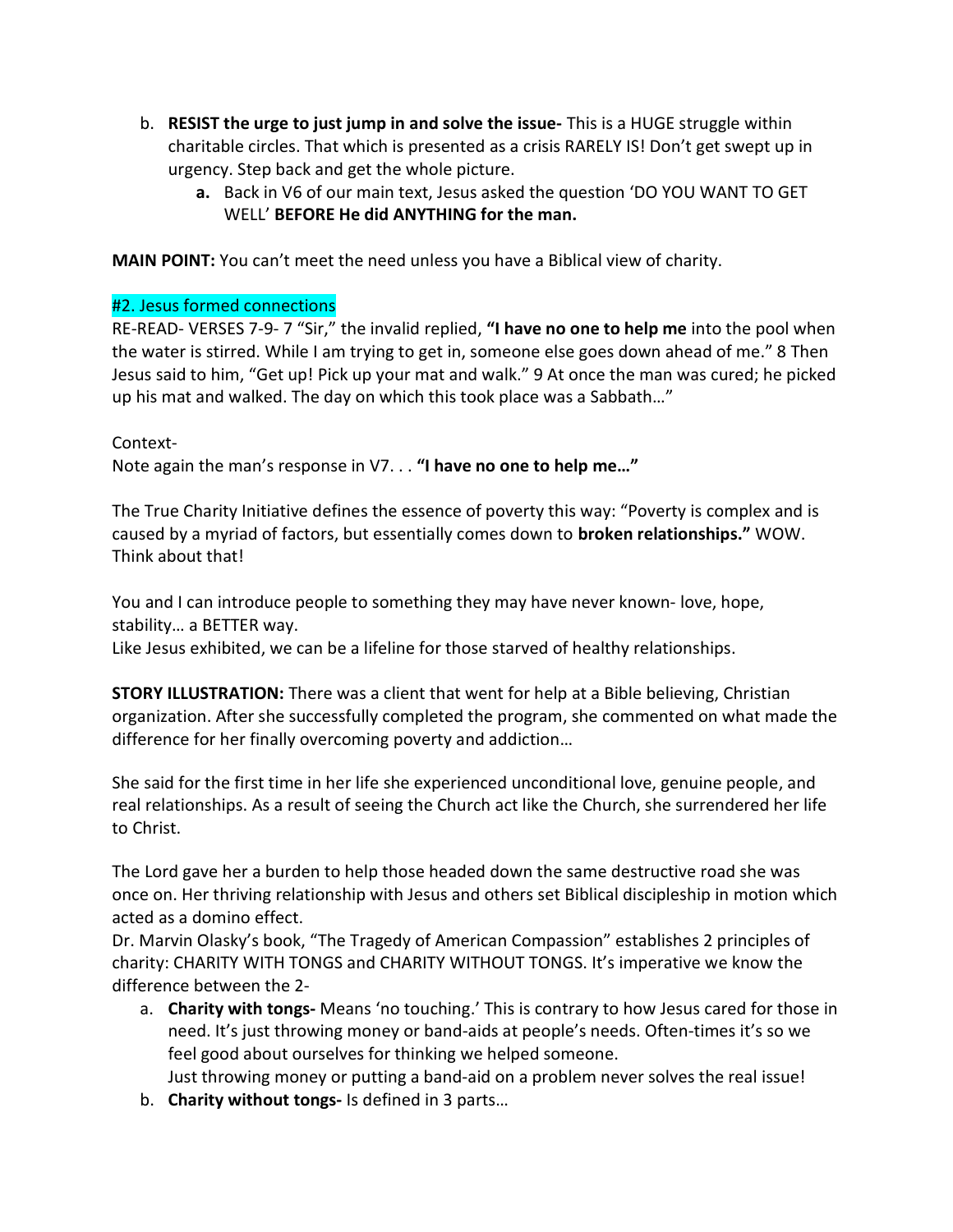- a. Reciprocity: Engage in real, genuine conversation, take the time to listen intently, try to establish a connection… Sharing your story and they share theirs.
- b. Accountability: Speak the truth in love when trust is breached or damaged.
- c. Boundaries: Setting healthy limits. Did you know that truly showing unconditional love consists of setting and maintaining healthy boundaries?

NOTE: Sadly, the body of Christ and charitable organizations particularly STRUGGLE with the 'Charity without tongs' approach because it takes TIME. Your shoes may get dirty, your carpet may get stained. It's uncomfortable. There's no quick fix.

One more item to highlight as an addition-

A key element that often gets missed in the entire process: Can we point the person in need back to their 'natural' relationships as long as it's not an abusive or toxic situation?

Believe it or not, we can weaken someone's social connections (social capital) by our 'good intentions' to help meet their 'needs.' If possible, we should connect them back to immediate loved ones. It's possible that we can help them restore estranged or fractured relationships.

Phil. 2:4 says, "Look out for another's interests, not just for your own." Jesus said in Mat. 5:9, "Blessed are the peacemakers, for they will be called children of God."

Ask questions and do some investigating: Where is your family? Do you have friends or neighbors who should be aware of what's going on?

MAIN POINT: You can't meet the need unless you have a Biblical view of charity.

# #3. Jesus gave expectations

RE-READ- VERSES 10-15- 10 and so the Jewish leaders said to the man who had been healed, "It is the Sabbath; the law forbids you to carry your mat." 11 But he replied, "The man who made me well said to me, 'Pick up your mat and walk.' "12 So they asked him, "Who is this fellow who told you to pick it up and walk?"13 The man who was healed had no idea who it was, for Jesus 5 had slipped away into the crowd that was there.14 Later Jesus found him at the temple and said to him, "See, you are well again. Stop sinning or something worse may happen to you." 15 The man went away and told the Jewish leaders that it was Jesus who had made him well.

# Context-

Verse 14 is often taken out of context, inferring that Jesus required sinless perfection from the man. The entirety of Scripture refutes this, as only Jesus was sinless. The proper context is Jesus gave the man accountability and expectations.

# ACCOUNTABILITY IS GOOD!

It's NOT ungodly to have expectations of people! However, in many charitable circles today this is not a popular view because charity is often conditioned with entitlement. It's NOT unloving to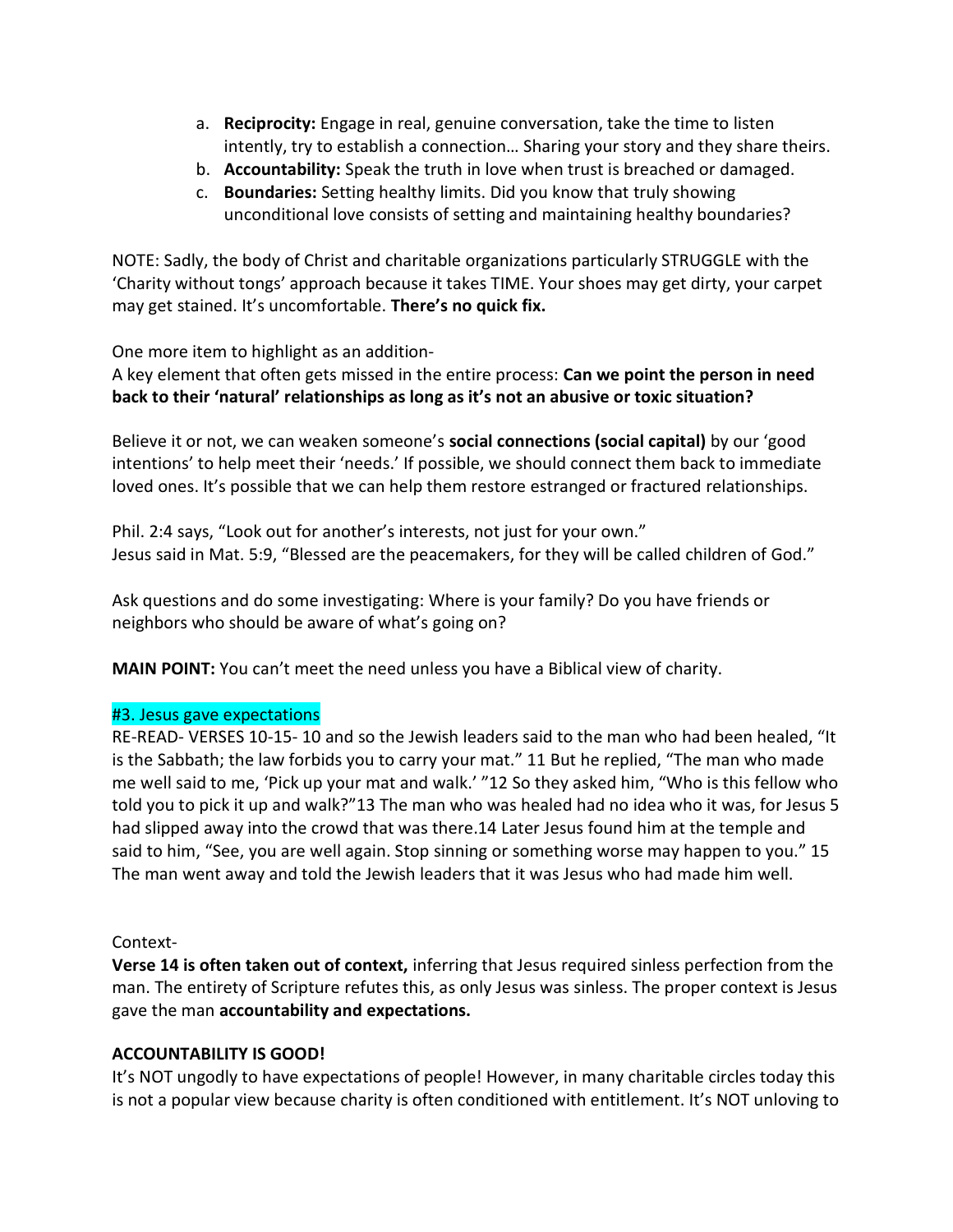expect people to do their part. Just the opposite. It's cruel to send the message that a person has nothing of worth to offer. Being needed is the ultimate affirmation of human worth.

Establishing dignity is powerful. Expectation implicitly communicates worth and trust.

STORY ILLUSTRATION: The True Charity Initiative described another client who was involved in a program called 'The Worth Shop.' This program allows clients to work at their facility in exchange for a week's worth of food. Instead of a handout, this exchange preserves dignity and awakens worth in people, while also making a small break in the cycle of dependency that traps so many.

This particular client paired up with a volunteer from 'The Worth Shop' to make jewelry. The jewelry is sold to further the mission. As a result, she earned food for the week. She described the experience by saying, "I didn't know there was something I could still do."

The LORD Himself is… Compassionate, just, and expectant.

Like everything else with God's character, these things work in conjunction with each other, and are NOT contradictory.

Isa. 30:18- The LORD longs to be gracious to you; therefore he will rise up to show you compassion. For the LORD is a God of justice. Blessed are all who wait for him!

Jas. 5:11b- The Lord is full of compassion and mercy.

Pro. 22:22-23- Do not exploit the poor because they are poor… for the LORD will take up their case and will exact life for life.

Eze. 22:29- The people of the land practice extortion and commit robbery; they oppress the poor and needy and mistreat the foreigner, denying them justice.

Deu. 30:2-3- …when you and your children return to the LORD your God and obey him with all your heart and with all your soul according to everything I command you today, then the LORD your God will restore your fortunes and have compassion on you and gather you again from all the nations where he scattered you.

Lest we forget, remember where the true struggle lies in all of what we're talking about today... Paul notes to the Church in Ephesus in Eph. 6:12, that "our struggle is not against flesh and blood…"

Our battle is not primarily physical or tangible but spiritual and unseen. The spiritual addresses the hidden root causes which is why the devil does not want anyone getting out of destructive cycles such as dependency.

MAIN POINT: You can't meet the need unless you have a Biblical view of charity.

Today, we looked at 3 key elements from Jesus showing how to properly meet charitable needs, Biblically:

- #1.Jesus used discernment
- #2. Jesus formed connections